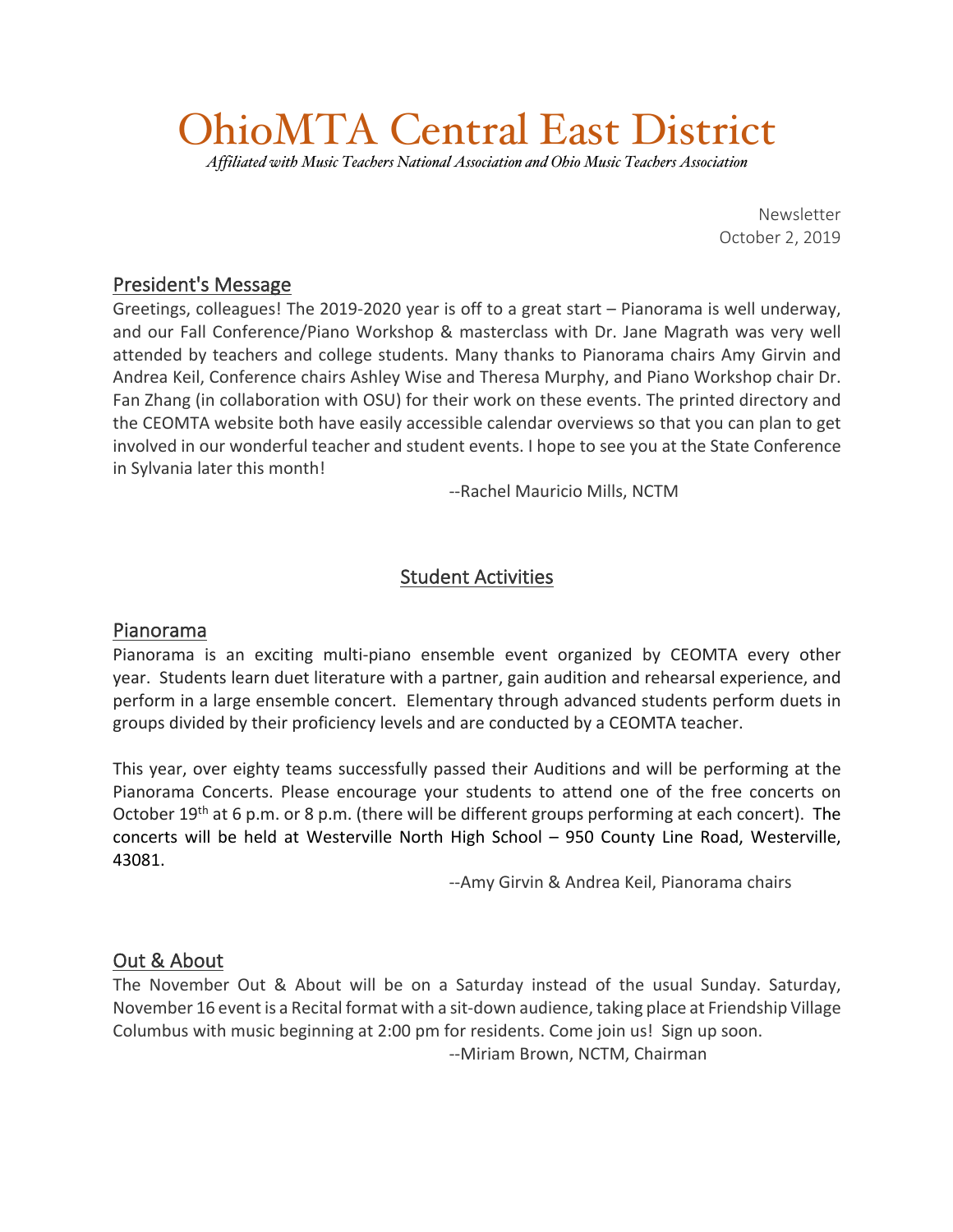#### Solo & Ensemble Recitals

The next Student Solo and Ensemble Recital is scheduled for Sunday, November 3, 2019, at Graves Piano & Organ Co., 5798 Karl Rd. (at Rt. 161), at 2:00 p.m. Be sure to get your registrations and participation fees in by Thursday, October 24, 2019 (postmarked). The recitals are open to students of all members who have studied for at least one year. They are a great performance opportunity in a non-competitive setting for any well-prepared student, and the perfect chance for them to hear other fine students from our district.

Detailed information can be found on our website: http://www.ceomta.org/studentevents/student-solo-ensemble-recitals. Please contact Dr. Caroline B. Salido-Barta, chair, at 614- 440-3555 or thepianoartsstudio@yahoo.com, for additional questions.

# Teacher Activities

# IMTF

The fall IMTF will take place on Friday, October 18 at Mozart's Café (4784 N. High St., 43214). The topic of discussion will be teaching students with special needs. Come share your experience, expertise, discoveries, and thoughts.

Contact IMTF chair Olena Mladenova (olena.mladenova@gmail.com) with questions.

### **Certification**

Information about MTNA's National Certification program is available by contacting me and by researching at certification.mtna.org

Our recent clinician Jane McGrath says it well: "Music teacher certification through MTNA strengthens the music teaching profession by asserting the validity of teaching credentials in the public eye. What could be more important to preserve and announce than our credentials as music teachers of excellence?"

--Janice Cook, NCTM, Chairman

Directory Corrections & Updates Karen Carney E-mail: krcarney@twc.com

Steven Glaser Zip Code – 43210 Mariko Kaneda E-mail: kanedaniwa@gmail.com

Beverley Simms 3675 Preserve Crossing Blvd. Columbus OH 43230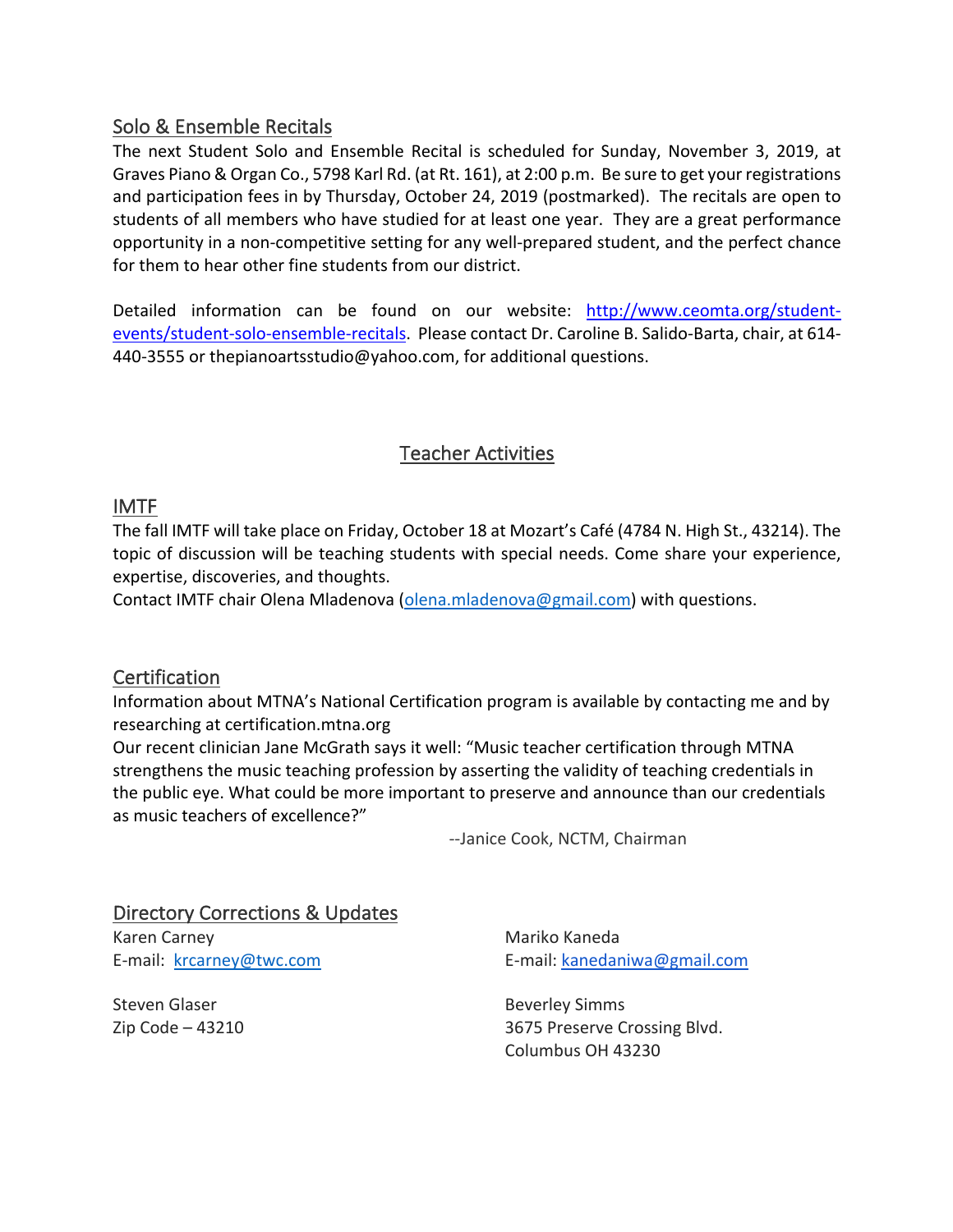# In Sympathy – Beverly A. Rawles

Beverly Rawles was a Patron Member of Ohio Music Teachers Association for many years and donated money for teacher grants, teacher private study assistance, and student assistance. She volunteered at Scale Olympics and served as Publicity Chairman. After a professional career in information science, working as a researcher at Battelle Memorial Institute, Beverly started piano lessons at the age of 67, and said it was more difficult than earning her doctorate degree! She died September 17, 2019 at the age of 89 and was very grateful for the music education she received. She loved supporting piano teachers and their students, and she will surely be missed.

A celebration of her life will be held January 11, 2020 at St. Mark's Episcopal Church in Upper Arlington. For more information, go to:

https://www.legacy.com/obituaries/dispatch/obituary.aspx?n=beverly-rawles&pid=194016227

This picture is from Bev's 86th birthday celebration, surrounded by piano teachers and adult piano students.



--Janice Cook, NCTM